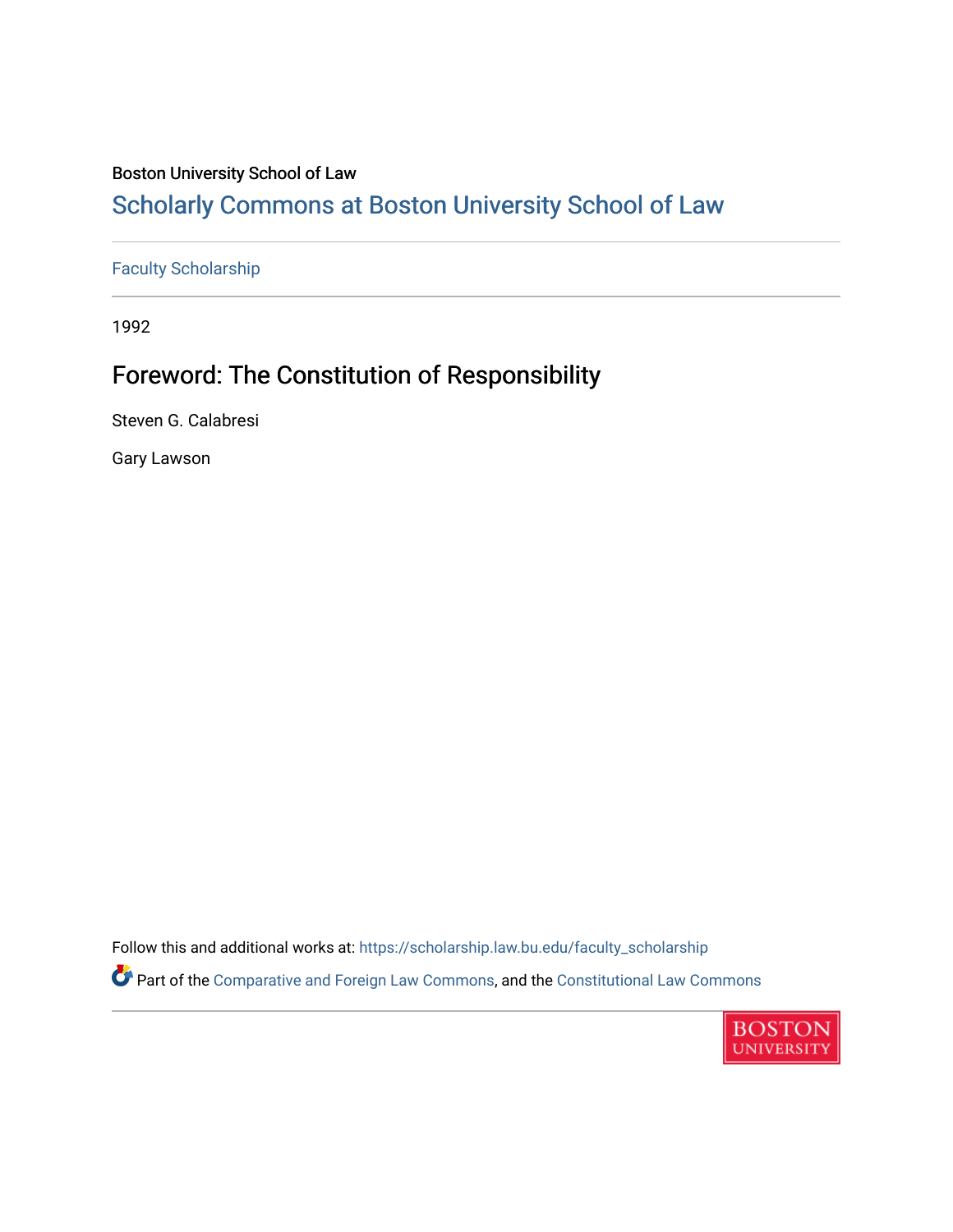#### **SYMPOSIUM**

### FOREWORD: THE CONSTITUTION OF RESPONSIBILITY

#### *Steven* **G.** *Calabresi t Gary Lawson tt*

The American legal academy is decidedly nationalistic. Comparative law tends to be a minor part of the law school curriculum, and discussion of alternative legal systems almost never finds its way into mainstream courses like constitutional law. As a result, much that is distinctive about American constitutionalism, and the American legal system in general, is often taken for granted. The federal Constitution, for example, says much about governmental structure, power, and limitations, but virtually nothing about the obligations of citizens to one another or to the government.' This feature of the American Constitution starkly sets it apart from many of its foreign counterparts. On the international scene, the responsibilities of individual citizens are a major topic of constitutional conversation.

A few examples will illustrate the point. The 1947 Italian Constitution expressly guarantees to citizens "the inviolable rights of man," but also "imposes the performance of unalterable duties of a political, economic and social nature."<sup>2</sup> More particularly, article 4 declares that "[e]very citizen shall undertake, according to his possibilities and his own choice, an activity or a function contributing to the material and moral progress of society";<sup>3</sup> and Part One of the document, entitled "Rights and Duties of Citizens," proclaims a number of specific citizen obligations, such as the duty to support and educate one's children,<sup>4</sup> the duty to vote,<sup>5</sup> and the duty to con-

t Assistant Professor, Northwestern University School of Law.

tt Associate Professor, Northwestern University School of Law.

**<sup>1</sup>** The one exception is the Thirteenth Amendment. There is plainly nothing about citizen obligations in the constitutional text or the Bill of Rights.

<sup>2</sup> COSTITUZIONE art. 2 (Italy), *translated in* CONSTITUTIONS OF THE COUNTRIES OF THE WORLD 47 (Albert P. Blaustein & Gisbert H. Flanz eds. & Gisbert H. Flanz trans., 1987).

*<sup>3</sup> Id.* art. 4.

<sup>4</sup> *Id.* art. 30.

*<sup>5</sup> Id.* art. 48.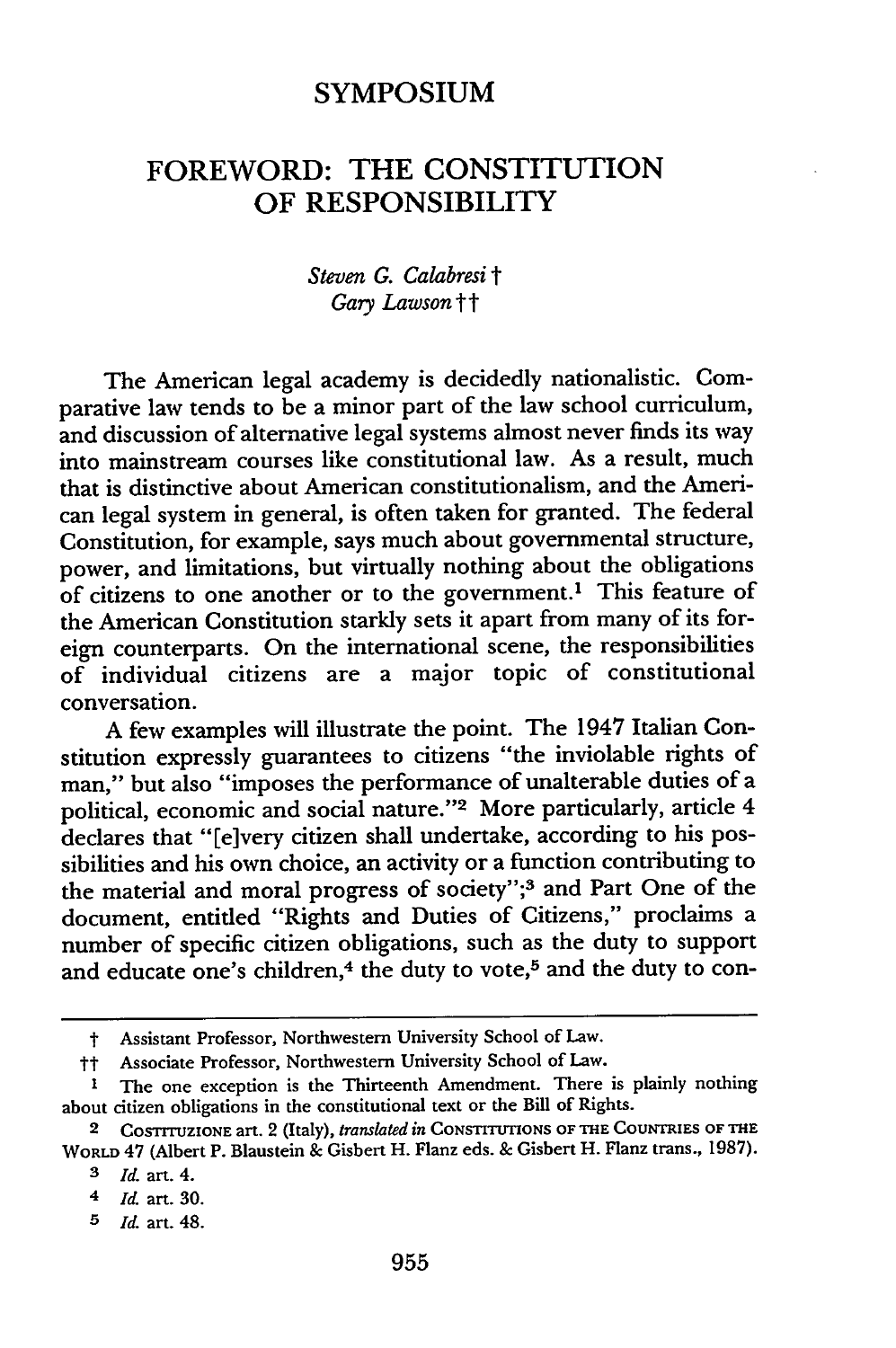tribute to public expenditures in proportion to one's resources. <sup>6</sup> The 1978 Spanish Constitution similarly contains a section on "The Rights and Duties of Citizens,"7 which specifies such civic obligations as the duty to work,<sup>8</sup> the duty to support one's children.<sup>9</sup> and the duty to preserve "an environment suitable to the development of the person."<sup>10</sup> And perhaps the best-known example is the constitution of the former Union of Soviet Socialist Republics, whose 1977 version proclaims that "[t]he exercise of rights and freedoms is inseparable from the performance by the citizen of his duties"! and lists such obligations as the duties to "safeguard and strengthen socialist property,"<sup>12</sup> to be "intolerant of anti-social behavior,"<sup>13</sup> to "protect nature and safeguard its riches,"<sup>14</sup> and to "promote the development of friendship and cooperation with peoples of other countries and the maintenance and strengthening of world peace."15

The obvious conclusion is that the American Constitution is less concerned with responsibility than are the fundamental documents of other nations. The obvious conclusion, however, is wrong. One should not expect our Constitution of 1787 to speak openly of citizen responsibilities, even of responsibilities that are more consistent with Western liberal traditions than some of the more extrava-<br>gant obligations described in European or Communist gant obligations described in constitutions. The American charter is a constitution of *government* rather than a constitution of *society-unlike* some of its twentiethcentury foreign counterparts which self-consciously seek to define

**9** *Id.* art. 39.

*10 Id.* art. 45. *See also id.* art. 30 (duty to defend the country); *id* art. 31 (duty to contribute to public expenditures according to economic capacity).

*12 Id.* art. **61.**

14 *Id.* art. **67.**

**<sup>6</sup>** *Id.* art. 53. *See also id.* art. **52** (duty to defend the country); *id.* art. 54 (duty of fealty).

**<sup>7</sup>** CONSTrrUCION, tit. I, ch. 2, § 2 (Spain), *translated in* CONSTITUTIONS OF THE COUN-TRIES OF THE WORLD 49 (Albert P. Blaustein & Gisbert H. Flanz eds. & Gisbert H. Fanz trans., 1991).

**<sup>8</sup>** *Id.* art. **35.**

**<sup>11</sup>**KONSTrrrUTSUA SSSR art. 59 (Union of Soviet Socialist Republics), *translated in* THE CONSTITUTIONS OF THE **COMMUNIST** WORLD **352-68** (F.MJ. Feldbrugge & William B. Simons trans., **1977).**

*<sup>13</sup> Id.* art. **65.**

*<sup>15</sup> Id.* art. **69.** *See also id.* art. **59** (duty to uphold law and comply with standards of socialist conduct); *id.* art. **60** (duty to work); *id.* art. **62** (duty to defend the State); *id.* art **63** (duty to serve in the military); *id.* art 64 (duty to respect the national dignity of other citizens); *id.* art. **65** (duty to help maintain public order); *id.* art. **66** (reciprocal duties of parents and children); *id.* art. **68** (duty to preserve historical monuments and cultural values).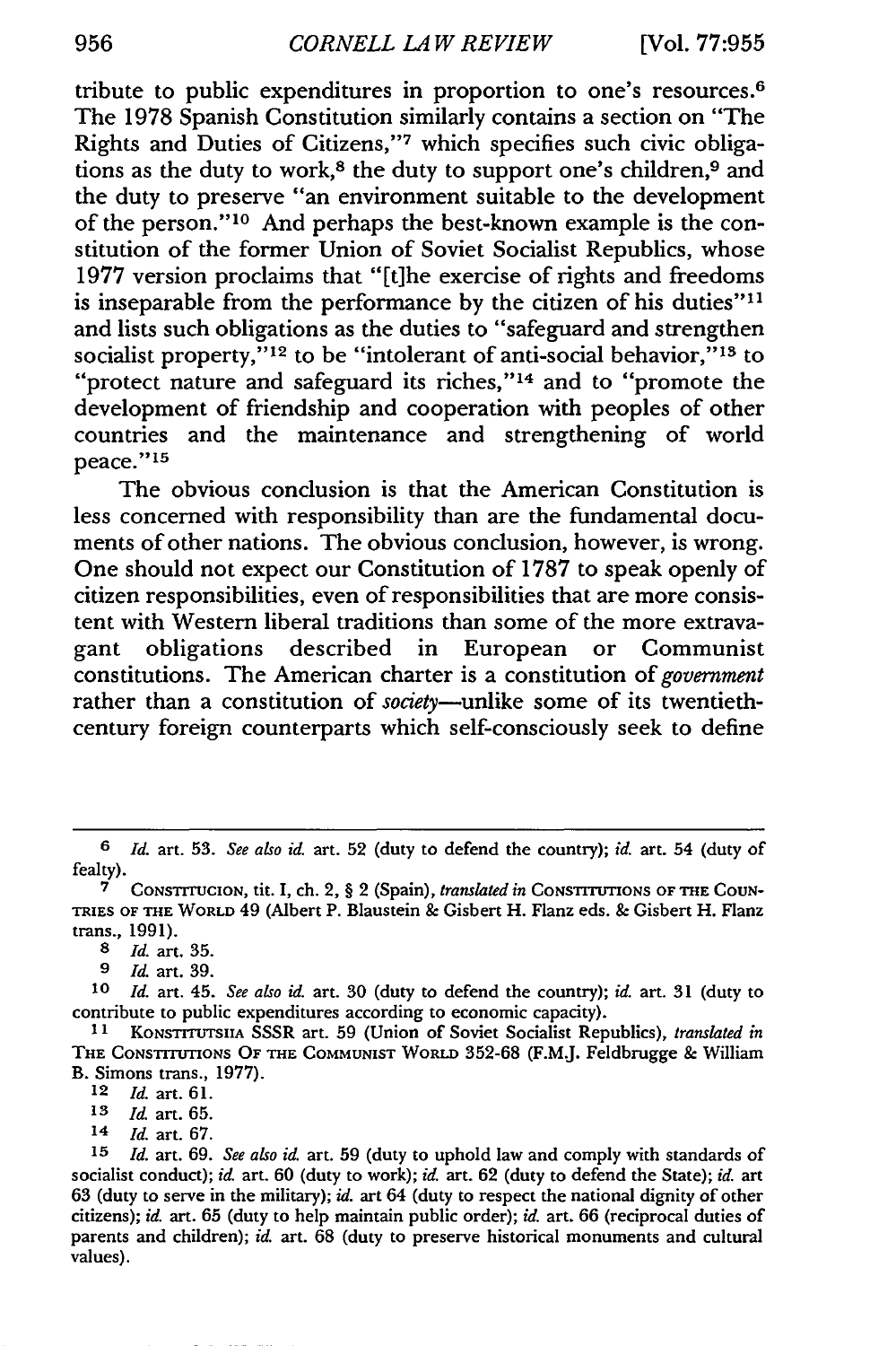the entire social fabric.<sup>16</sup> But precisely for this reason, one should not mistake silence for disregard.

The Framers made no such mistake. While they sought to structure the federal government to avoid reliance on the good motives of either the citizens or the governors,<sup>17</sup> the Framers recognized that their constitutional order *presupposes* concepts of responsibility. George Washington eloquently expressed these sentiments in his farewell address in 1796, in words that still have power even for those who do not share his view of the connection between morality and religion:

Of all the dispositions and habits, which lead to political prosperity, Religion and Morality are indispensable supports. In vain would that man claim the tribute of Patriotism, who should labor to subvert these great pillars of human happiness, these firmest props of the duties of Men and Citizens. The mere politician, equally with the pious man, ought to respect and to cherish them. A volume could not trace all their connexions with private and public felicity. Let it simply be asked, Where is the security for property, for reputation, for life, if the sense of religious obligation *desert* the oaths, which are the instruments of investigation in Courts of Justice? . . .

It is substantially true, that virtue or morality is a necessary spring of popular government. The rule, indeed, extends with more or less force to every species of free government. Who, that is a sincere friend to it, can look with indifference upon attempts to shake the foundation of the fabric?<sup>18</sup>

The fact that these moral values did not find expression in the federal Constitution does not detract from their importance. Without a general cultural insistence on a sense of personal honor-and, more importantly, on a sense of shame-any form of social organization is doomed. This obviously does not mean that one should charge the federal government, or government at any level, with fostering a social ethic of individual responsibility; private institutions like families and churches are surely the appropriate conveyors of social values. Much less does it mean that the *content* of individual obligations should follow the Italian, Spanish, or Soviet models. But one at least would hope that the government, through the legal system,

<sup>16</sup> The preamble to the 1977 Soviet Constitution declares that the document's purpose is to "affirm the foundations of the social system and the policies of the USSR, establish the rights, freedoms, and obligations of citizens, and the principles of organization and the aims of the socialist all-people's state, and proclaim them in this Constitution." *Id.* pmbl. Modem European constitutions are a bit subtler, but on the whole follow that path to a much greater extent than does our own Constitution.

*<sup>17</sup> See* THE FEDERALIST Nos. 10 & 51 (James Madison).

<sup>18</sup> George Washington, Farewell Address, *in* Documents of AMERICAN HISTORY, vol. **I, 173** (Henry S. Commager & Milton Cantor eds., 10th ed. 1988).